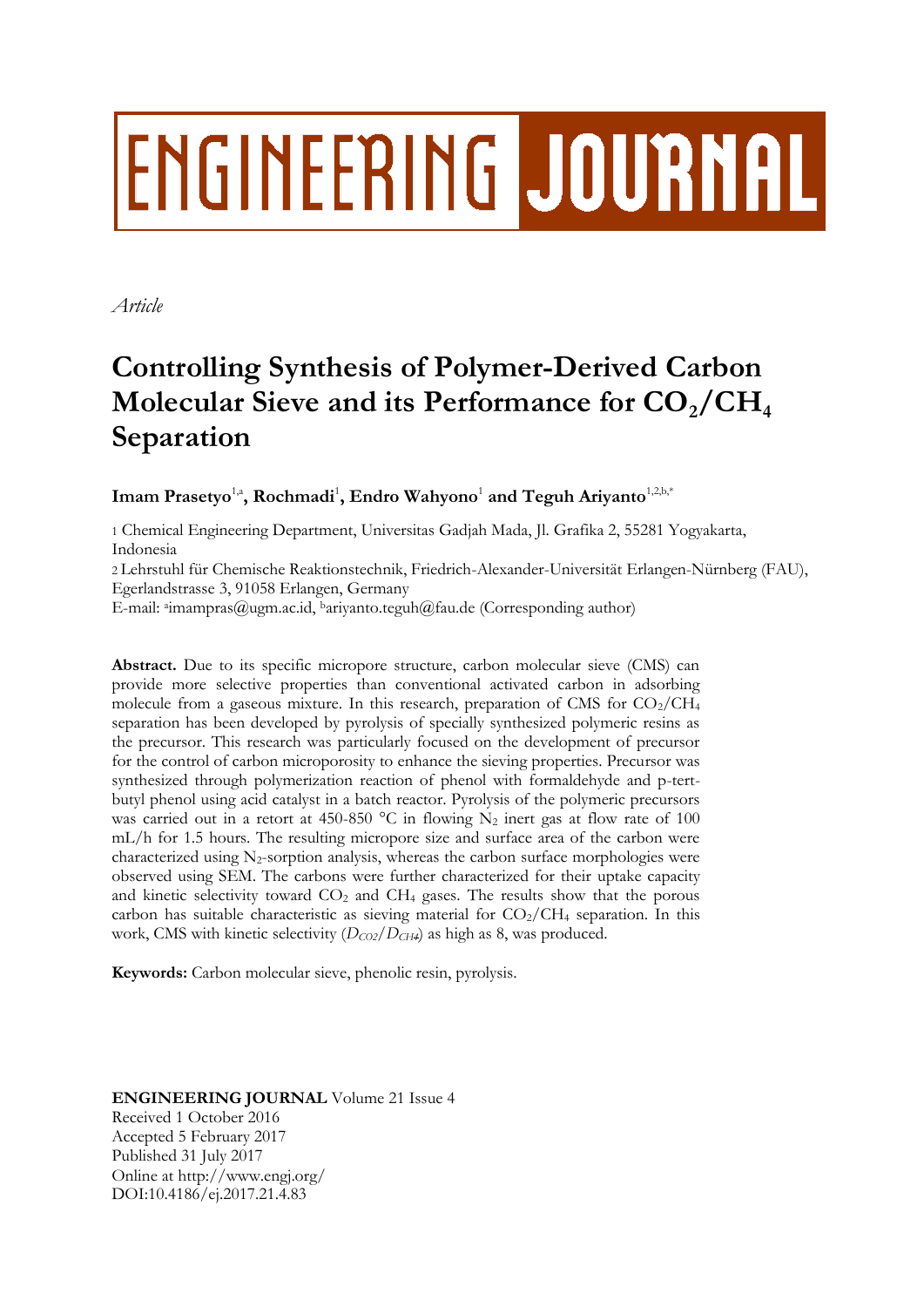## **1. Introduction**

Carbon dioxide removal from natural gas or biogas  $(CH<sub>4</sub>$  as the main component) is an important process in order to upgrade gas efficiency in industrial processes. Indeed, the presence of impurities like  $CO<sub>2</sub>$  in natural gas decreases the heat content and consequently a low efficiency results. Thus, the low content of  $CO<sub>2</sub>$  is necessary to obtain the high heating value of the fuel gas. Furthermore, a low portion of this impurity gas is required to suppress combination of carbon dioxide and water yielding an acidic character of gas flows [1]. This prevents corrosion e.g. in equipment and pipeline. For optimum gas utilization, the fraction of CO<sub>2</sub> content in gas flow is limited to a 2 vol.% concentration [2]. In this sense, an efficient and effective separation of  $CO<sub>2</sub>$  from the main component of  $CH<sub>4</sub>$  is required e.g. using the carbon molecular sieve (CMS) technology.

Carbon molecular sieve is a separation processes of gas mixtures based on the adsorption kinetic of the gas molecule in the porous material. This technique has been widely used in many chemical industries and become competitive to conventional separation process such as cryogenic distillation or absorption [3]. Due to its specific micropore structure, this porous carbon molecular sieve can provide more selective properties than conventional activated carbon in adsorbing molecule from a gaseous mixture [4-6]. With the micropore size in the range of molecular dimension, a small difference in size of molecules to be adsorbed will lead to a large difference in micropore diffusivities due to the activation energy required for diffusion. The utilization of CMS in gas separation processes is usually carried out in a couple of packed bed adsorption columns so called pressure swing adsorption (PSA) [7]. In addition to their application in separation processes, CMSs have been widely used as catalysts, and catalyst supports as well [8-12].

Efforts on preparation of carbon molecular sieve (CMS) have been performed by various research groups to search for effective and economical technologies for gas separation processes. Basically, carbonbased porous material such as CMS can be made by controlled pyrolysis of various natural carbonaceous materials such as coal, nut shell and wood [13-16] or synthetic polymer such as polyvinylidene chloride, polyimide and phenol formaldehyde [17-20]. It has been generally known that the pore structure of the carbon molecular sieve is affected by the nature of the precursor, pyrolysis method, and post-treatment conditions. The advantage of using synthetic polymer as a precursor for CMS preparation is that the pore structure of the carbon can be controlled during the precursor synthesis [21]. For instance, porous carbon derived from para-alkyl phenol formaldehyde has higher degree microporosity than that of conventional phenol formaldehyde [18, 22].

In this work, CMSs were prepared by controlled pyrolysis of specially synthesized polymeric resin as the precursor. The resin was synthesized through polymerization reaction of phenolic compound with formaldehyde under acidic condition. In fact, phenol formaldehyde resins have been increasingly used as precursor for porous carbon preparation due to its specific three dimensional structures of the polymer framework and thermosetting properties. However, in a very high temperature of pyrolysis and heat treatment processes, the structure of this polymeric precursor may collapse and lead to the decrease of the porosity of the carbon [22]. It is necessary, therefore, to synthesize precursor with a superior heat resistance. This kind of polymers is expected to retain its structural shape during heating and pyrolysis.

The objective of present work is to investigate *para*-tert-butyl phenol for enhancement of the thermosetting properties and polymer framework structures of phenol formaldehyde and to determine if this could produce any beneficial effects on the nature of the microporosity of the carbons produced from those polymeric precursors.

#### **2. Experimental**

#### **2.1. Precursor Synthesis**

Precursor was synthesized through polymerization reaction of phenol (P) with formaldehyde (F) and *para*tert-butyl phenol (TBP) under acidic conditions. The molar ratio of P/F/TBP was 0.7/3/0.3. Reaction was carried out in a 500 mL batch reactor fitted with a reflux condenser, a mechanical stirrer, and thermometer. Conventional phenol formaldehyde with  $P/F$  molar ratio of  $1/3$  was prepared under the same condition for comparison with the investigated precursor. Concentrated hydrochloric acid and acetic acid were employed as a catalyst for the polymerization reaction. Phenol (with purity of 99%), *para-*tert-butyl phenol (with purity of 99.5%), and formaldehyde aqueous solution (as 36% formalin) were commercially obtained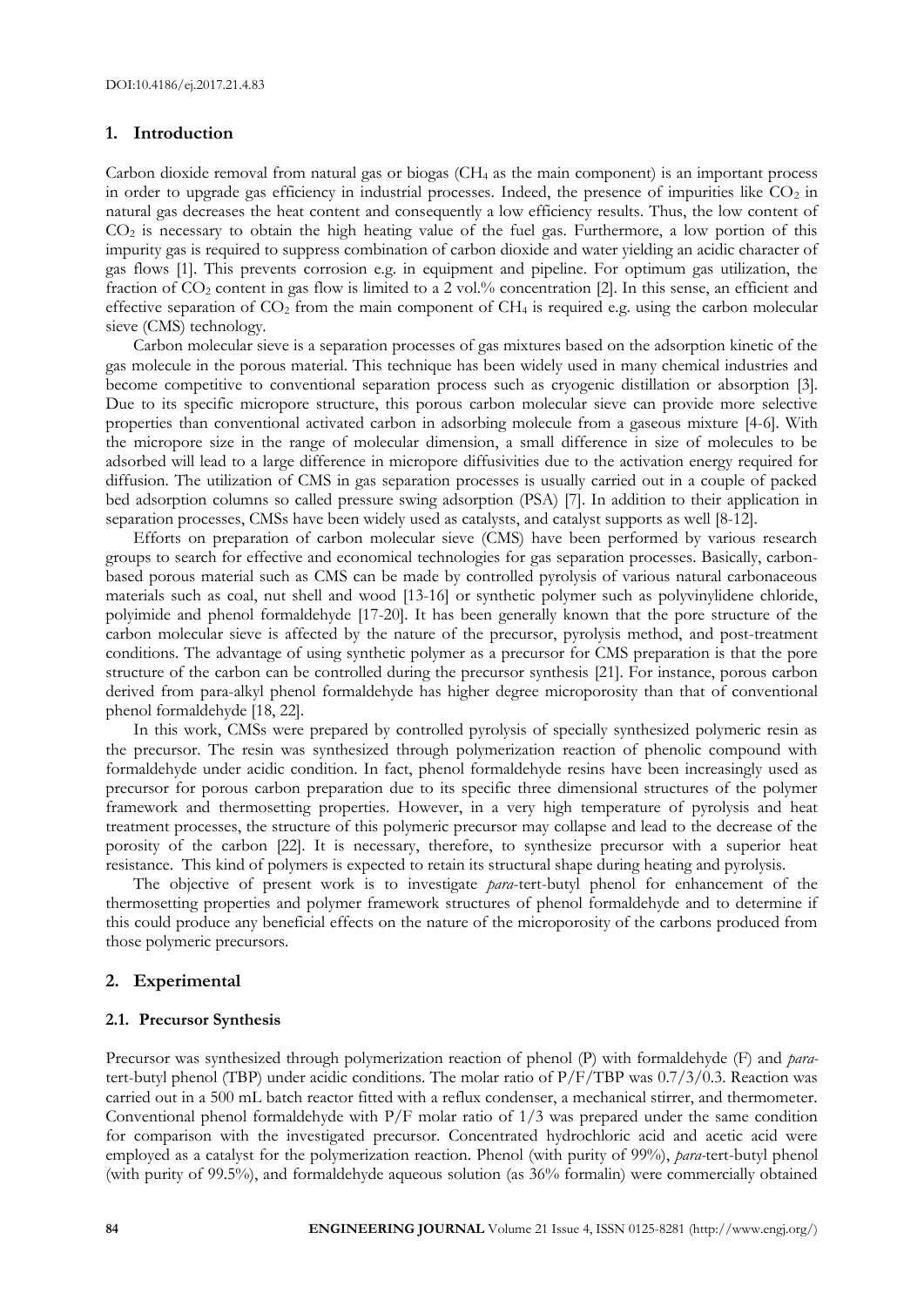and used without further purification. Nitrogen gas with purity of 99.95% was supplied from a compressed gas cylinder as a carrier gas for carbonization processes and provides the inert atmospheric environment of the pyrolysis reaction as well.

#### **2.2. Precursor Carbonization**

The dried polymer was carbonized in a furnace under flowing nitrogen (100 mL/min) from room temperature up to 1123 K at a heating rate of 10  $\rm{^{\circ}C}$  /min and kept at 1123 K for 1.5 h. Then the furnace was allowed to cool down to room temperature under nitrogen flow and the obtained sample was washed with deionized distilled water. The degree of burnt-off,  $\theta$  (weight %) in this report is define as,

$$
\theta = \frac{W_0 - W_t}{W_0} \times 100\% \tag{1}
$$

where  $W_0$  is the initial mass of the precursor and  $W_t$  is the mass of the precursor after pyrolysis [23].

#### **2.3. Porous Carbon Characterization**

The surface morphologies of porous carbon materials were observed by JEOL JSM-6360LA analytical scanning electron microscope (SEM), and nitrogen adsorption was measured with a Nova 2000 adsorption analyzer (Quantachrome) at 77 K. Prior to the measurement, sample was degassed at 400 K for 8 h. The Brunauer-Emmett-Teller (BET) surface area was calculated from the adsorption data in the relative pressure (*p/po*) interval from 0.05 to 0.35. The total pore volume was estimated from the amount adsorbed at relative pressure of 0.99. The pore size distribution of carbon was calculated using Howarth-Kawazoe (HK) method which typically employs to identify microporous structures. Ultra-high purity of compressed nitrogen (99.9995%) was employed as the adsorbate for the N<sub>2</sub>-adsorption in the measurement of BET surface area and liquid nitrogen served as the coolant for measuring the  $N_2$ -adsorption isotherms at 77 K.

#### **2.4. Adsorption Test**

#### 2.4.1. Isotherms

Adsorption capacity tests were carried out using the volumetric method at a constant temperature. CMS sample was first degassed at 523 K overnight until the static pressure in the system was at least 10<sup>-6</sup> kPa. Isotherms of CO<sup>2</sup> and CH<sup>4</sup> were recorded in the range of 0-14 kPa. Henry constant (*Kp\**) was determined from low adsorption isotherm data in the range of 0-1 kPa, using the following equation:

$$
q = Kp^* \cdot P \tag{2}
$$

where  $q$  is the equilibrium uptake and  $P$  is the pressure.

#### 2.4.2. Kinetics

Separation processes of gas mixtures using CMS was based on the adsorption kinetic of the gas molecule in that porous material. The kinetics of gas uptake measurement tests were performed in a semi-batch constant molar flow rate adsorber using a slab sample. The details of the experimental procedure of this technique are described in the previous work by Prasetyo and Do (1998) [24]. The apparent diffusivity  $(D_{\text{app}})$  of molecule through the CMS is valuated using the following equation (Eq. (3)).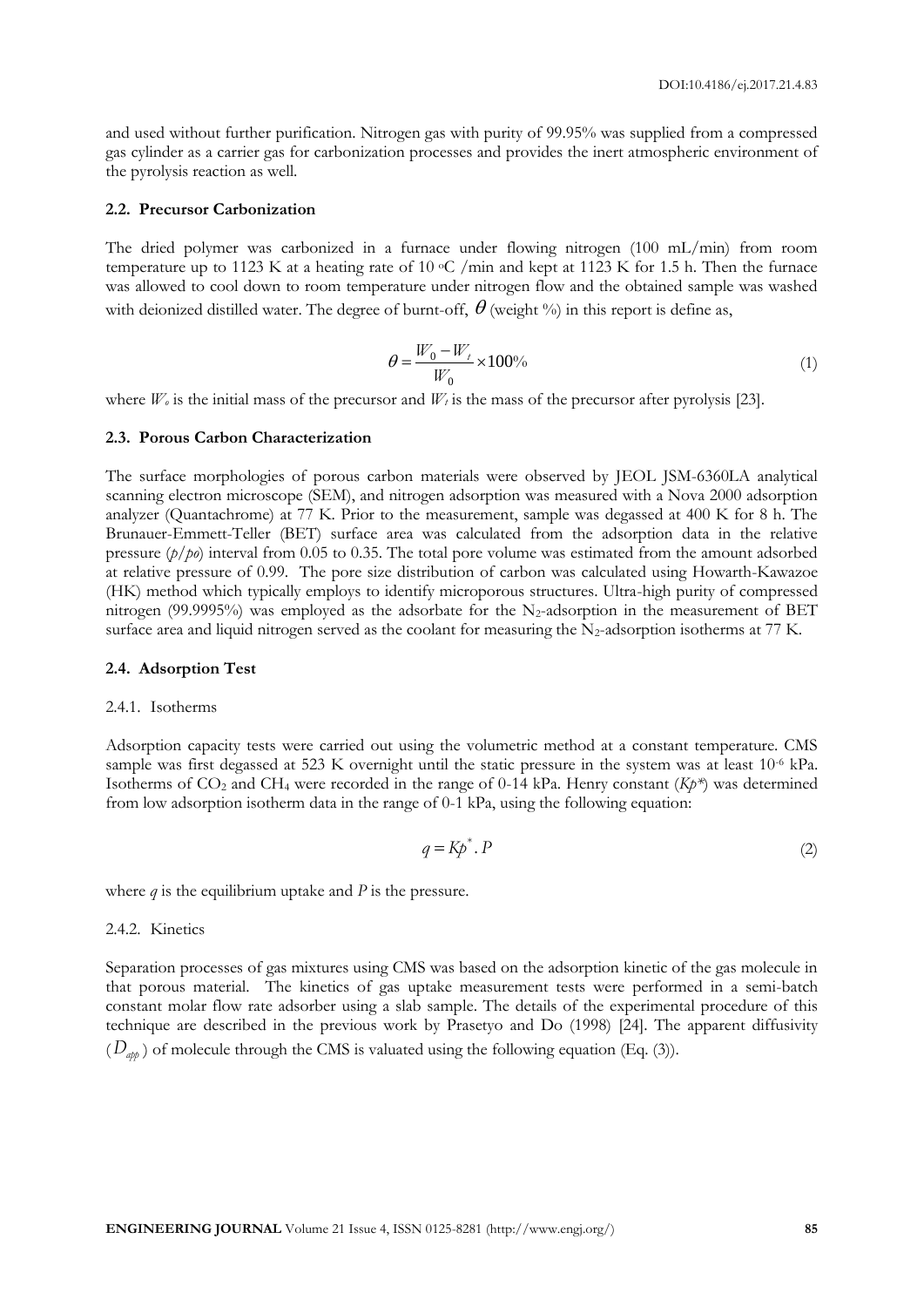1.4.83  
\n
$$
P = \frac{\left(\dot{N}\right)R_{g}T/V}{\left(1+\beta\right)} + \frac{\beta}{\left(1+\beta\right)^{2}}\frac{\dot{N}R_{g}T}{\left(s+1\right)\left(s+3\right)D_{app}} - 2\left(1+s\right)\beta \left[\left(\frac{\dot{N}R_{g}T}{V}\right)\left(\frac{R^{2}}{D_{app}}\right)\right] \times
$$
\n
$$
\sum_{n=0}^{\infty} \frac{\exp\left[-\lambda_{n}\left(D_{app}/R^{2}\right)\right]}{\lambda_{n}^{2}\left[\left(1+s\right)^{2}\beta^{2}+\left(1+s\right)^{2}\beta+\lambda_{n}^{2}\right]}
$$
\n3)

where *P* is the pressure,  $R_g$  is the ideal gas constant, *T* is the temperature, *V* is the volume of the adsorption cell excluding the volume of samples, *t* is the adsorption time, *R* is the particle radius, *s* is the particle shape factor and  $\beta$  is the equilibrium parameter. s and  $\beta$  are defined as below:

$$
\beta = \frac{V_{app}}{V} = \left(\frac{m_p}{\rho_p}\right) \left(\frac{\varepsilon_m + (1 - \varepsilon_m)K}{V}\right)
$$
\n(4)

where *m<sup>p</sup>* is the mass of particle, *ρ<sup>p</sup>* is the particle density, *ε<sup>m</sup>* is the particle porosity, and *K* is the dimensionless Henry constant. The eigenvalue λ is obtained from the following transcendental equation for a slab shape  $(s = 0)$ :

$$
\beta \tan(\lambda) + \lambda = 0 \tag{5}
$$

#### **3. Results and Discussions**

**8 Engine The space of the state of the state of CMS** Product in the state point of the state point of the state of  $\frac{1}{2}$  and  $\frac{1}{2}$  and  $\frac{1}{2}$  and  $\frac{1}{2}$  and  $\frac{1}{2}$  and  $\frac{1}{2}$  and  $\frac{1}{2}$  and  $\frac{1$ The experimental work was carried out to prepare CMS by pyrolysis of specially synthesized phenol formaldehyde polymer as the precursor. The polymeric precursors were synthesized through polymerization reaction of phenol with formaldehyde and *para*-tert-butyl phenol under acidic conditions. The use of *para*-tert-butyl phenol in combination with phenol in the polymerization reaction was aimed to illustrate the role of the substitute phenol in enhancing certain properties of the precursor which lead to microporosity alteration of the carbonized precursor. In the case of polymerization reaction of formaldehyde with phenol only, the polymer structure has irregular network chain. *Para*-tert-butyl phenol was selected as the substitute phenol since the *para*-position of the butyl functional group in the phenol ring will direct the formaldehyde addition to *ortho* position only. Moreover, the para position of butyl functional group in this phenol derivative will create regular polymer network structures which could be beneficial for the production of carbon.

#### **3.1. Structural and Physical Properties of CMS Produced**

The SEM images were taken to study the effect of addition of *para*-tert-butyl phenol during the polymerization of phenolic resin on the surface morphologies of the resulting carbon. Figures 1(a) and 1(b) show the morphologic analysis for carbon derived from phenol formaldehyde polymer (CMS-1) as the reference and carbon derived from phenol formaldehyde *p*-tert-butyl phenol polymer (CMS-2), respectively. Both carbon samples were prepared in the same pyrolysis condition of 800 °C. It appears that the CMS-1 presents typical charcoal characteristics that are constituted by various fine particles [25]. Whereas, the carbon CMS-2 presents a smoother surfaces, but some fissures on the surface were observed.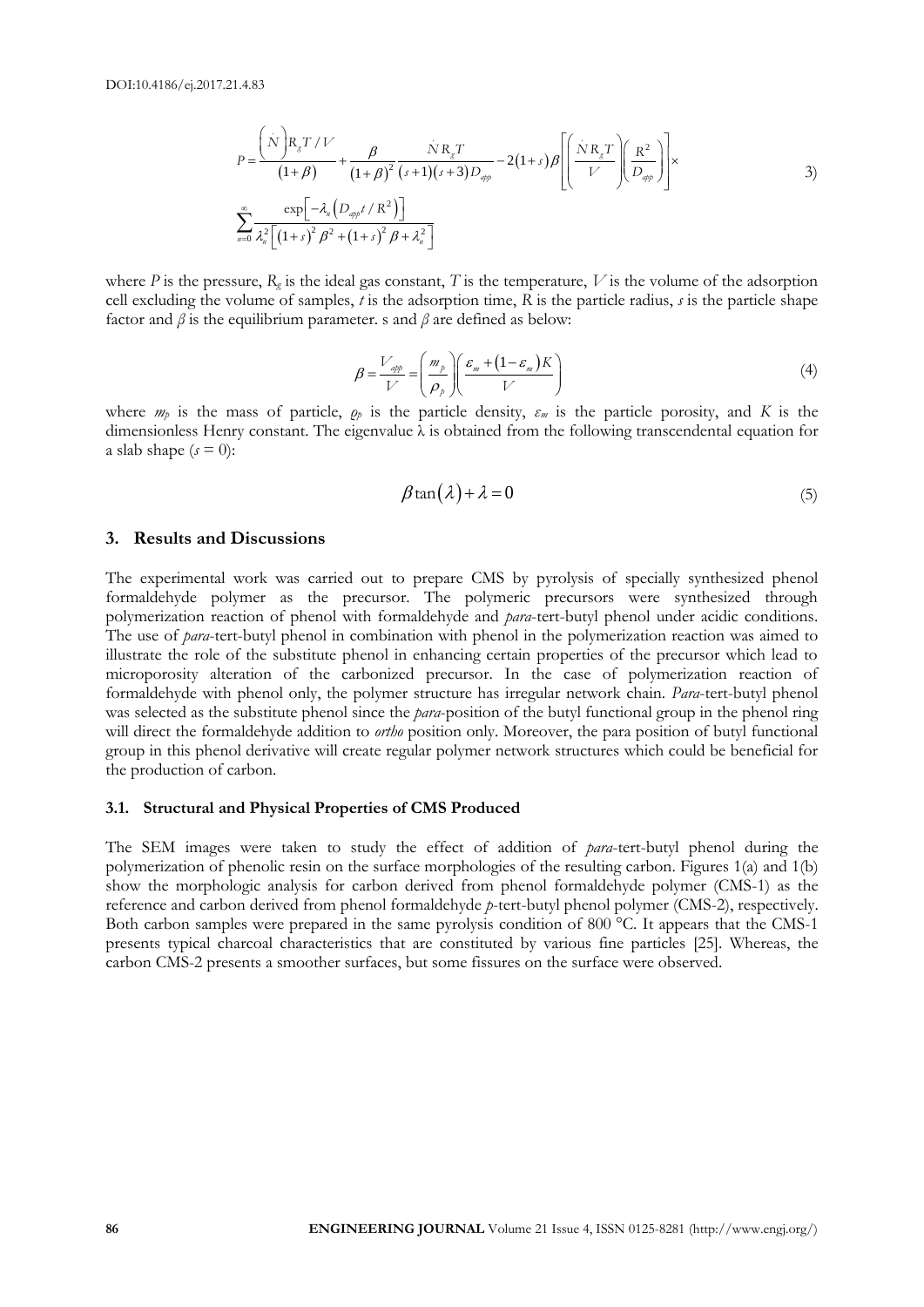

Fig. 1(a). SEM image of CMS-1 (derived from phenol-formaldehyde polymer).



Fig. 1(b). SEM image of CMS-2 (derived from phenol-*p*-tert-butyl phenol-formaldehyde polymer).

The different in carbon surface morphology could be attributed to the nature of the polymeric precursor. Polymeric resin derived from phenol formaldehyde *para*-tert-butyl phenol was observed to be hard and tough, whereas the resin obtained from polymerization reaction of phenol with formaldehyde was exceedingly brittle. It is obvious that the structure and the properties of the polymeric product were affected by the type of phenol used. The effect of phenol type on the structure and the properties of the resin product can be explained by considering the processes involved in the polymerization reaction of the substitute phenol and the formaldehyde. The generally accepted mechanism of phenol formaldehyde polymerization reaction is that the reaction occurs by electrophilic aromatic substitution between the three active positions (two *ortho*-positions and one *para*-position) of phenol and the protonated formaldehyde, which can lead to produce irregular polymer network chain structure [26]. This is due to random link of methylene group to *ortho* and *para* positions in the phenol chain. Phenol and *para*-tert-butyl phenol will react with formaldehyde in a similar mechanism, but the presence of butyl functional group in *para*-position of the substitute phenol will direct the formation of polymer structures differently. Due to the presence of butyl functional group in *para*-position of the phenol ring, the substitution of formaldehyde will occur only at the two *ortho*-positions that lead to more regular structure of the polymer structure.

In this work, a series of carbons was derived from two different precursors at various carbonization temperatures. The micropore structure analysis by BET measurement of these carbons is listed in Table 1. The important aspect observed here is that loss in surface area of the CMS-1 at high temperature due to the thermal stability of the precursor. During the process of heat treatment, the polymer structure of phenolformaldehyde collapse. The idea of employing *p*-tert-butyl phenol in the preparation of phenolic polymer in this work is to develop thermally stable precursor. So when it is exposed to high temperature during the carbonization process only hydrogen and oxygen are removed in gaseous form by pyrolytic decomposition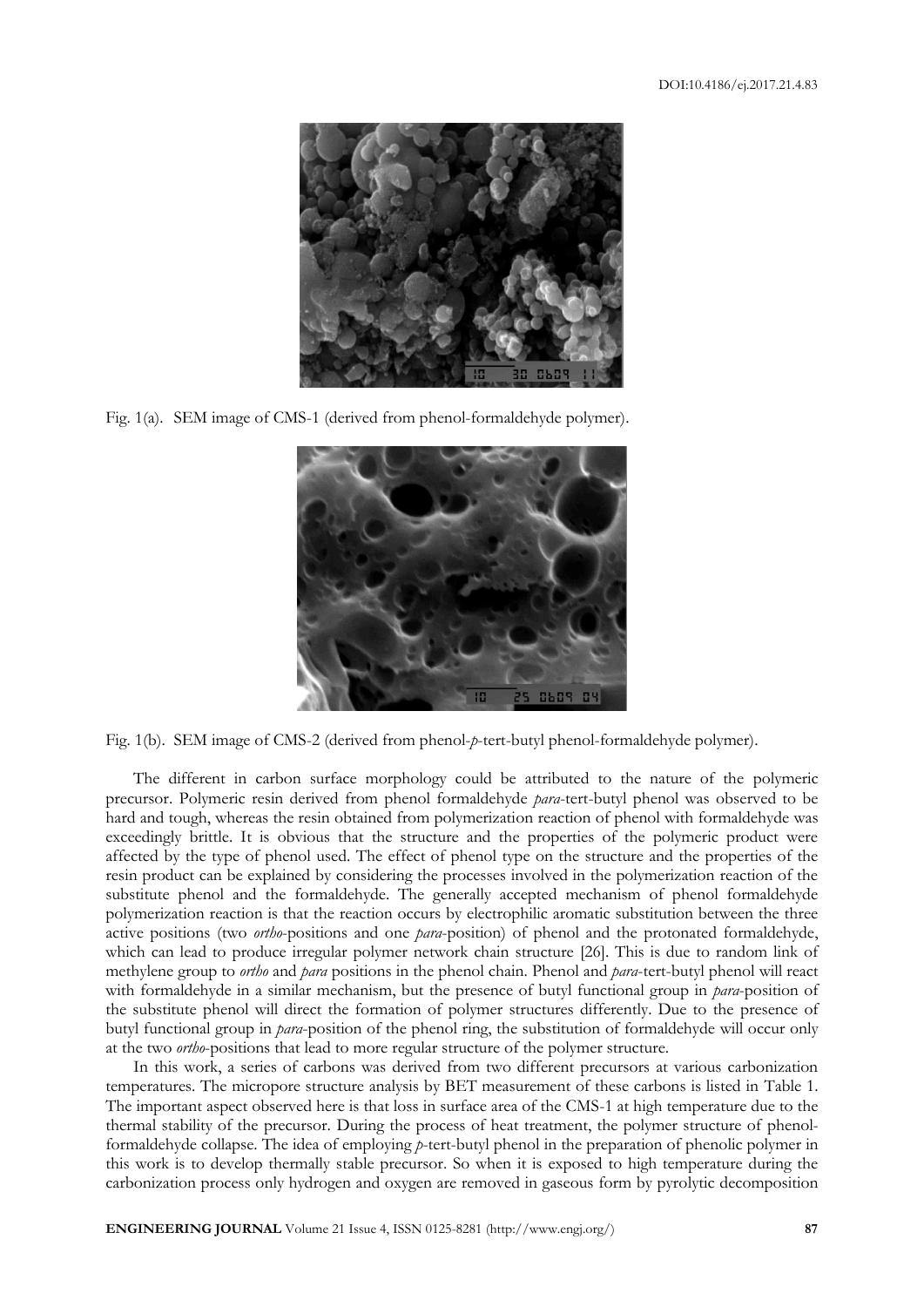and left behind a rigid polymer network formed a microporous carbon material with fine pores. The data in Table 1 shows that PF polymer is more vulnerable to high temperature than that of PFTBP polymer. The burnt-off data in the table indicate that the weight loss during heat treatment is significant for PF polymer. The indication of the instability of the PF resin toward high temperature can also be observed from the surface area of the carbon produced. The surface area of the carbon derived from PF polymer at 800 °C and 850 °C carbonization temperature are 1883 and 1508 m<sup>2</sup>/g, respectively. In contrast, pyrolysis of PFTBP polymer at 800 °C and 850 °C produced porous carbon with surface area of 1196 and 1774 m<sup>2</sup>/g, respectively.

The properties of surface area of CMS produced  $(1200-2000 \text{ m}^2/\text{g})$  are in agreement with typically surface area of porous carbons synthesized by pyrolysis of polymeric materials [21, 25, 27]. But these values are superior to those values of porous carbons based on natural carbonaceous matters which are typically *ca.* 1000 m2/g (see Table 2, for the specific surface area comparison) [28-30]. Hence, a high quality of porous carbons results by the carbonization of phenol and or *para*-tert-butyl phenol resin. Moreover, the high surface areas obtained are comparable to novel porous carbon materials like carbide-derived carbons (CDC) with tuneable pore size [31-33].

Table 1. Effect of carbonization temperature on the burn-off and the pore textural parameters evaluated by  $N_2$ -soption analysis.

| Precursor      | Carbonization<br>Temperature [ <sup>o</sup> C] | Burn-Off<br>[%] | Pore Volume<br>$\left[ \text{cm}^3/\text{gram} \right]$ | <b>BET</b> surface area<br>$\left[\text{m}^2/\text{gram}\right]$ |
|----------------|------------------------------------------------|-----------------|---------------------------------------------------------|------------------------------------------------------------------|
| PF [CMS-1a]    | 800                                            | 26              | 0.69                                                    | 1883                                                             |
| PF [CMS-1b]    | 850                                            | 35              | 0.57                                                    | 1508                                                             |
| PFTBP [CMS-2a] | 800                                            | 13              | 0.41                                                    | 1196                                                             |
| PFTBP [CMS-2b] | 850                                            | 14              | 0.65                                                    | 1774                                                             |

To evaluate whether the carbonization has an influence on the pore structure, pore size distribution (PSD) of CMS-1 and CMS-2 synthesized at different temperature was evaluated from  $N_2$ -sorption analysis using HK method. For carbonization at 800 °C, both CMS-1 and CMS-2 possess almost a unimodal curve and a narrow pore size distribution. Furthermore, a remarkable high portion of pores at pore width below 0.8 nm (see Fig. 2 (a)) can be seen. At this temperature of 800 °C, both CMSs show more or less comparable mean pore size of ca. 0.7 nm.



Fig. 2 (a). Pore size distribution of CMS-1 and CMS-2 produced by pyrolysis of phenolic polymers at 800oC.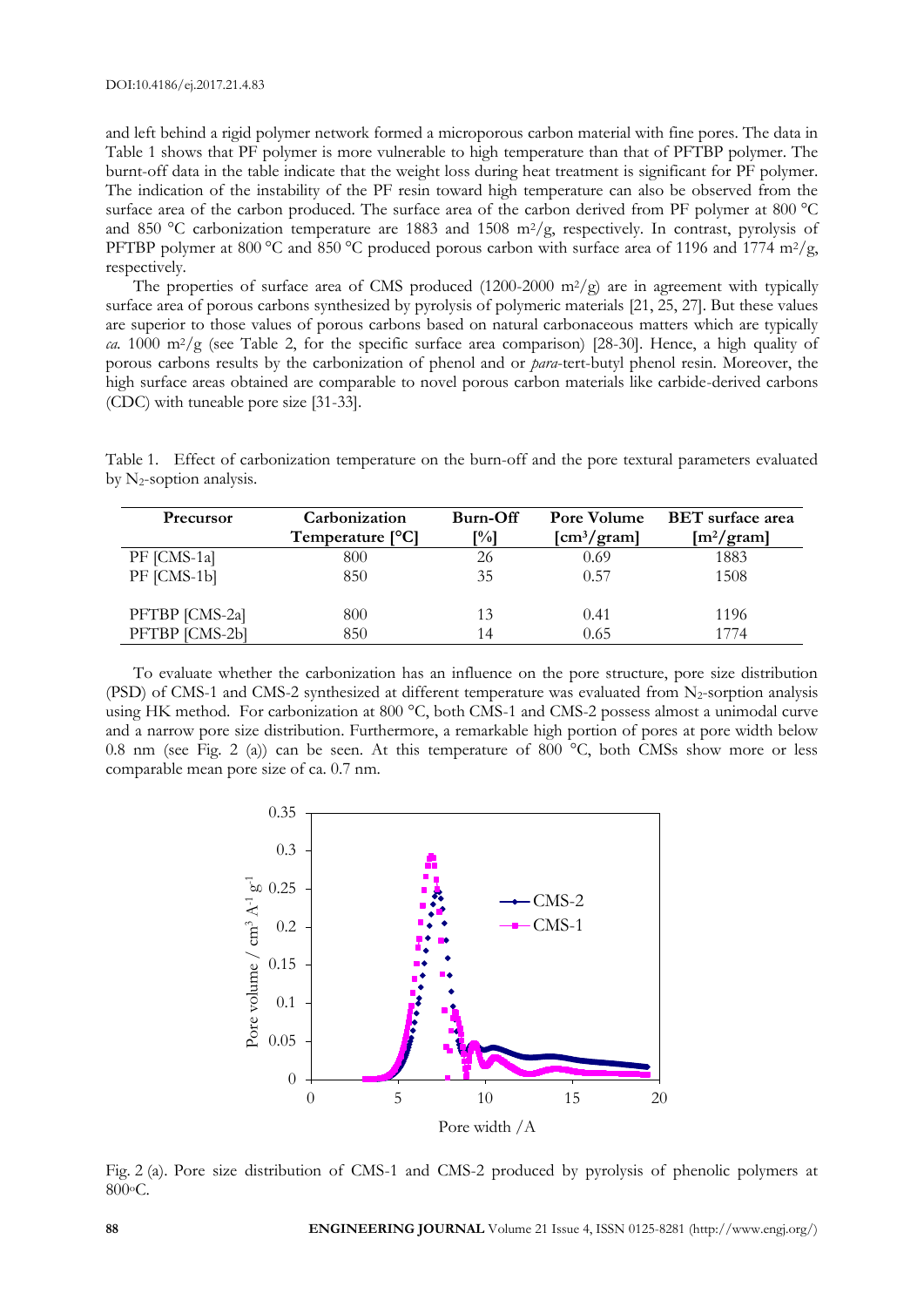

Fig. 2(b). Pore size distribution of CMS-1 and CMS-2 produced by pyrolysis of phenolic polymers at 850oC.

Figure 2 (b) shows the PSD of two CMSs at carbonization temperature of 850 °C. The CMS-2 exhibits a higher peak at *ca.* 0.7 nm pore size compared to the CMS-1 suggesting narrower pore size distribution with substantially large micropores. Comparing Fig. 2(a) and Fig. 2(b) indicates that the pore property of CMS-2 is more or less preserved while the character of CMS-1 is drastically altered when increasing the carbonization temperature from 800 to 850 °C. The change of the pore size distribution of the porous carbon can be attributed to the change of the heat resistance of the precursor.

#### **3.2. Adsorption Capacity Test**

The material characterizations show the outstanding properties of CMS-2 as highly microporous and thermally stable carbon. The efficacy of material was then tested as molecular sieve for  $CO_2/CH_4$ separation. For this, the uptake capacity and kinetic selectivity toward  $CO<sub>2</sub>$  and  $CH<sub>4</sub>$  gases were determined and the data obtained is presented as an adsorption isotherm curve. Uptake capacity of the CMS-2 toward  $CH_4$  and  $CO_2$  at three different temperatures (293, 303 and 323 K) is presented in Fig. 3a and 3b, respectively. More or less a linear curve of equilibrium uptake is seen and a higher uptake capacity of the gases results at lower adsorption temperature. Comparing Fig. 3(a) and 3(b) indicates that the uptake capacity of the CMS-2 for methane is about 50% of the adsorption capacity of carbon dioxide. This concludes the molecular sieving characters of CMS-2 which are useful for the  $CO_2/CH_4$  separation. Table 2 shows comparison of the uptake capacity of different molecular sieves such as natural polymer-derived activated carbon (activated carbon (AC) and microwave activated carbon (MAC)), synthetic polymer based carbon (ordered mesoporous carbon (OMC)] and Ajax commercial carbon [24, 27-30]. It can be clearly seen that CMS-2 features relatively high adsorption capacities of CO<sub>2</sub> and CH<sub>4</sub>, thus high performance results.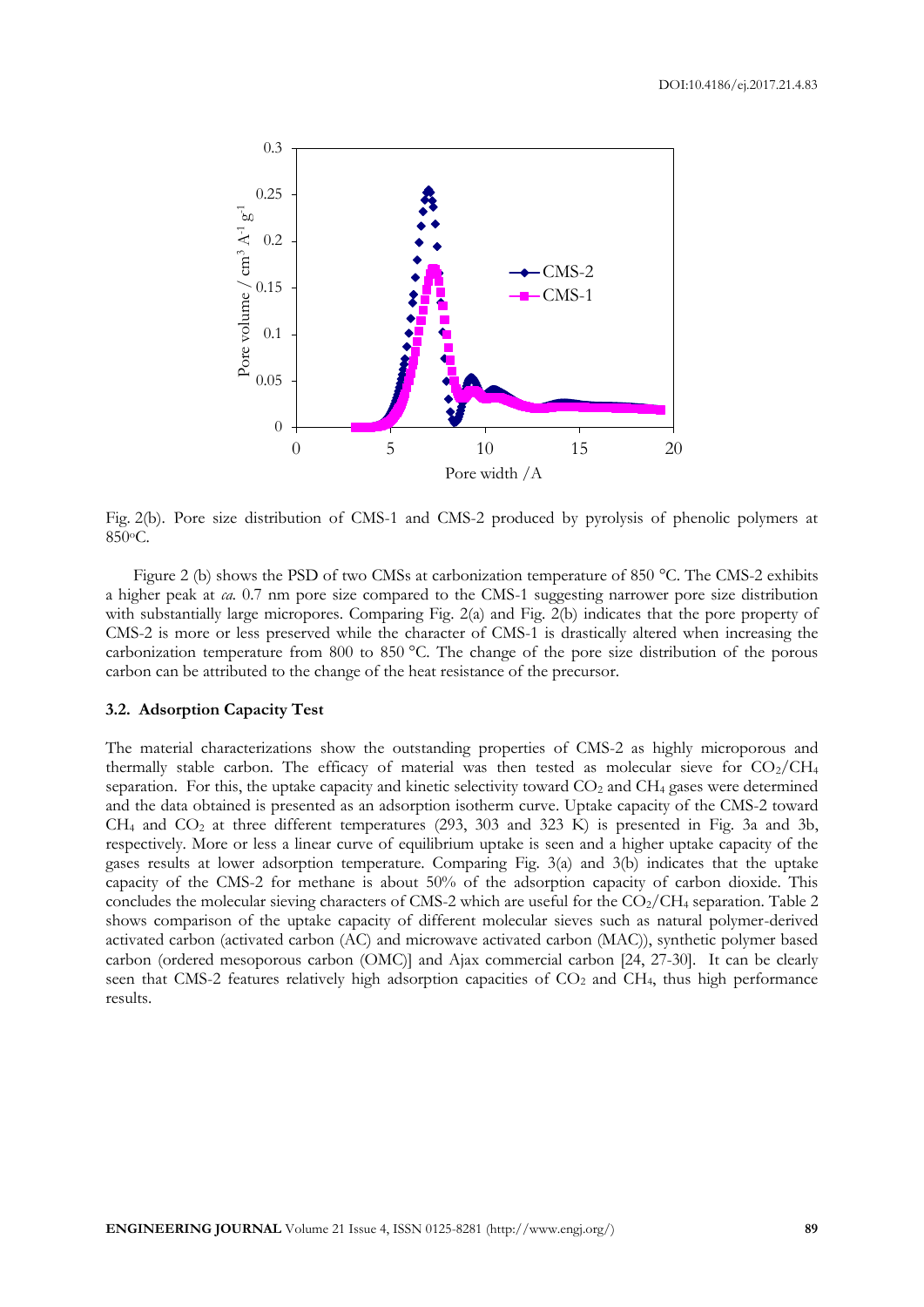

Fig. 3(a). Adsorption isotherm of CH<sub>4</sub> on CMS-2 at various temperatures.



Fig. 3(b). Adsorption isotherm of  $CO<sub>2</sub>$  on CMS-2 at various temperatures.

By using the equilibrium adsorption of methane and carbon dioxide on the CMS-2 at different temperatures, the heat of adsorption can be determined employing the Clapeyron equation (  $\frac{dp}{p} = \frac{\Delta H}{p} \frac{dT}{T^2}$  $p - \frac{E}{R}$  $=\frac{\Delta H}{\Delta} \frac{dT}{dt}$ ). The heat of adsorption of methane on CMS-2 (25.2 kJ/mol) is slightly lower than the

heat adsorption of carbon dioxide (27.4 kJ/mol). Furthermore, the affinity of the CMS toward the adsorbate is the evaluated by the Henry constant values. The constant increases when increasing adsorption temperature which is in agreement with higher uptake capacity at higher temperature. The remarkably high value in each measurement temperature for CO<sub>2</sub> adsorption (*ca.* 3 time of magnitude in respect to adsorption of CH4) indicates the adsorption of carbon dioxide on the CMS is more favorable than methane in the CMS. Thus, when these two gases are present in the system, the CMS could selectively adsorb  $CO<sub>2</sub>$ abundantly while high amount of CH<sub>4</sub> is still in the gas phase. This leads for separation of CH<sub>4</sub> from the mixture of CO<sup>2</sup> and CH4. All values evaluated from the isotherm measurements are summarized in Table 3.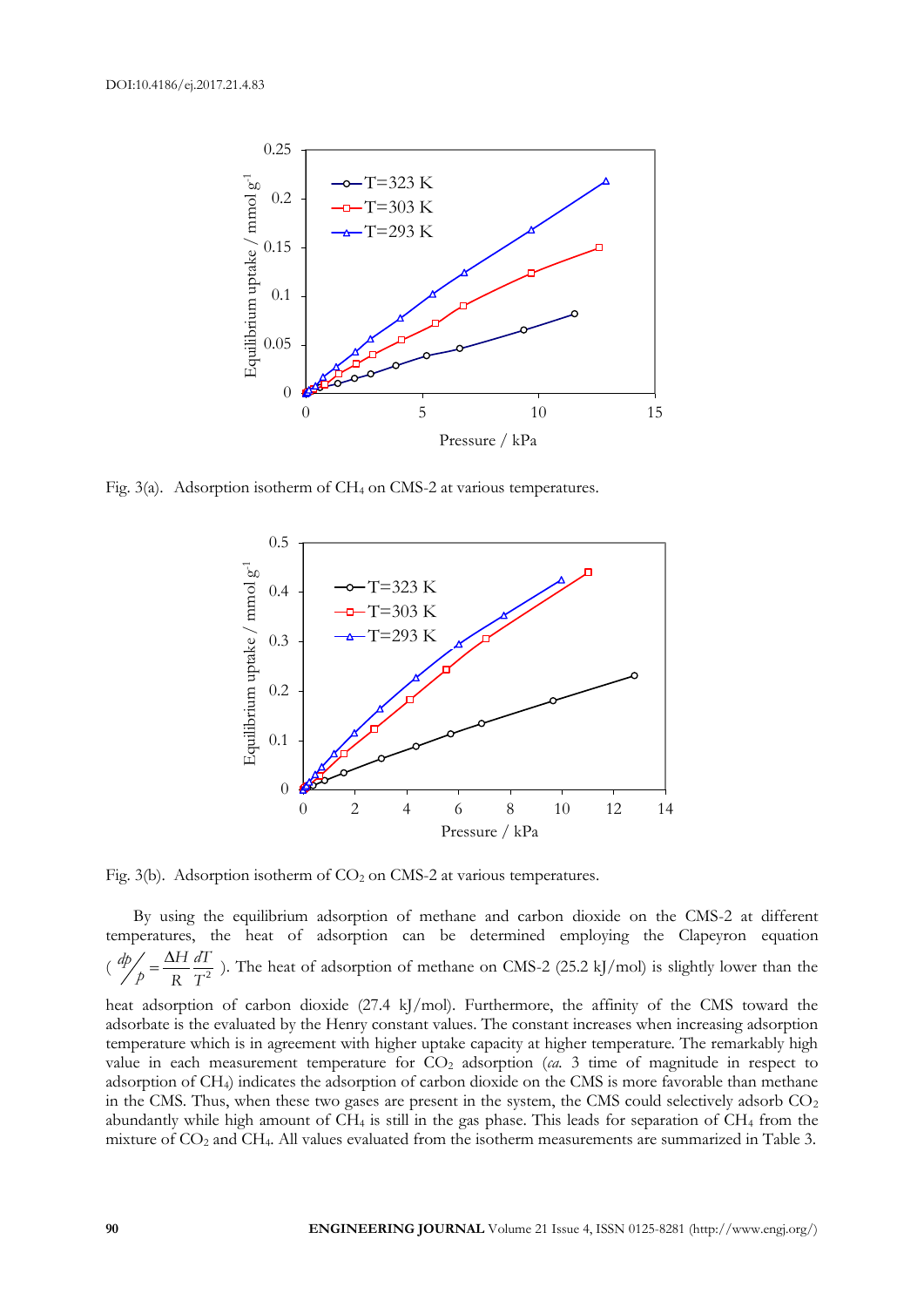| Molecular sieves          | Specific surface<br>area | $\boldsymbol{T}$<br>[K] | <b>Adsorption capacities</b><br>$\text{[mmol/g]}$ |                 | Reference |
|---------------------------|--------------------------|-------------------------|---------------------------------------------------|-----------------|-----------|
|                           | $[m^2/g]$                |                         | CO <sub>2</sub>                                   | CH <sub>4</sub> |           |
| $CMS-2$                   |                          | 293                     | 0.43                                              | 0.16            |           |
|                           | 1774                     | 303                     | 0.40                                              | 0.13            | this work |
|                           |                          | 323                     | 0.20                                              | 0.06            |           |
| Lignin AC                 | 820                      | 273                     | 0.51                                              | 0.10            |           |
|                           |                          | 283                     | 0.50                                              | 0.08            | $[29]$    |
|                           |                          | 293                     | 0.26                                              | 0.05            |           |
| OMC                       | 2255                     | 278                     | 0.50                                              | 0.18            |           |
|                           |                          | 298                     | 0.25                                              | 0.11            | $[27]$    |
|                           |                          | 318                     | 0.12                                              | 0.07            |           |
| <b>MAC</b>                | 670                      | 298                     | 0.38                                              | 0.17            |           |
|                           |                          | 308                     | 0.35                                              | 0.17            | [30]      |
|                           |                          | 323                     | 0.22                                              | 0.10            |           |
| Ajax commercial<br>carbon | 1200                     | 303                     | 0.37                                              | 0.11            | $[24]$    |
| Palm shell AC             | 1000                     | 298                     | $0.48*$                                           | $0.14*$         | 28]       |

Table 2. Molecular sieves and their uptake capacity at 10 kPa.

\* ) uptake capacity at 100 kPa

Table 3. Heat of adsorption and Henry constant for  $CH_4$  and  $CO_2$  in the CMS-2 produced.

| Adsorbate       | ΔH               | Temperature | Henry constant,       | Henry constant, |
|-----------------|------------------|-------------|-----------------------|-----------------|
|                 | $[k]/\text{mol}$ | ſКl         | $K_p^*$               | $K^{**}$        |
| CH <sub>4</sub> | 25.2             | 293         | $6.5 \times 10^{-5}$  | 51              |
|                 |                  | 303         | $5.7 \times 10^{-5}$  | 43              |
|                 |                  | 323         | $2.3 \times 10^{-5}$  | 29              |
| CO <sub>2</sub> | 27.4             | 293         | $18.2 \times 10^{-5}$ | 172             |
|                 |                  | 303         | $16.5 \times 10^{-5}$ | 149             |
|                 |                  | 323         | $8.2 \times 10^{-5}$  | 70              |

\* in: gmol/(gram×kPa)

\*\*dimensionless,  $K = (K_p \rho_p RT)(1 - \varepsilon)$ 

In this work, the adsorption enthalpies of CH<sub>4</sub> and CO<sub>2</sub> on CMS-2 are in between 10 to 50 kJ mol<sup>-1</sup> which are in agreement to the typical adsorptive behaviours of these gases on the porous adsorbent, such as activated carbons [24, 29, 30] and zeolites [2, 34]. These values of heat of adsorption imply isosteric enthalpies of physic sorption and these low heat values featured by CMS-2 when adsorbing gases are helpful to prevent the reduction of adsorptive amount when performing an adiabatic operation. The Henry constants which indicate affinity of adsorbates are compared to the literature values. While all agreed that the affinity of  $CO_2$  is higher than that of  $CH_4$  on CMS, the values obtained are relatively higher in the range of 1.3-4 manifolds [24, 27, 30]. The surface properties and a narrow pore size distribution of CMS-2 likely contribute to this good adsorptive characteristic.

### **3.3. Kinetics of Gas Uptake Measurement Test**

The apparent diffusivity  $(D_{\alpha \rho \rho})$  of gas through the sample is an important character for to indicate gas separation performances. Therefore, the kinetic study of adsorption of CO<sub>2</sub> and CH<sub>4</sub> was carried out. Table 4 shows the obtained apparent diffusivity for  $CH_4$  and  $CO_2$  in the CMS-2 evaluated with the adsorption kinetics model. The ranges of values are  $7-17\times10^{-7}$  and  $1-2.75\times10^{-7}$  m<sup>2</sup>/s when using CH<sub>4</sub> and CO<sup>2</sup> as adsorbates, respectively at studied temperature between 293 and 323 K. These apparent diffusivity values are in the same order magnitude with the typical diffusivity constant obtained from literatures [24, 29, 35]. The higher temperature leads to more movable molecules, thus showing lower apparent diffusivity. The high separation for  $CO_2/CH_4$  is exhibited by high ratio of  $D_{app}$  between two species which is about 8.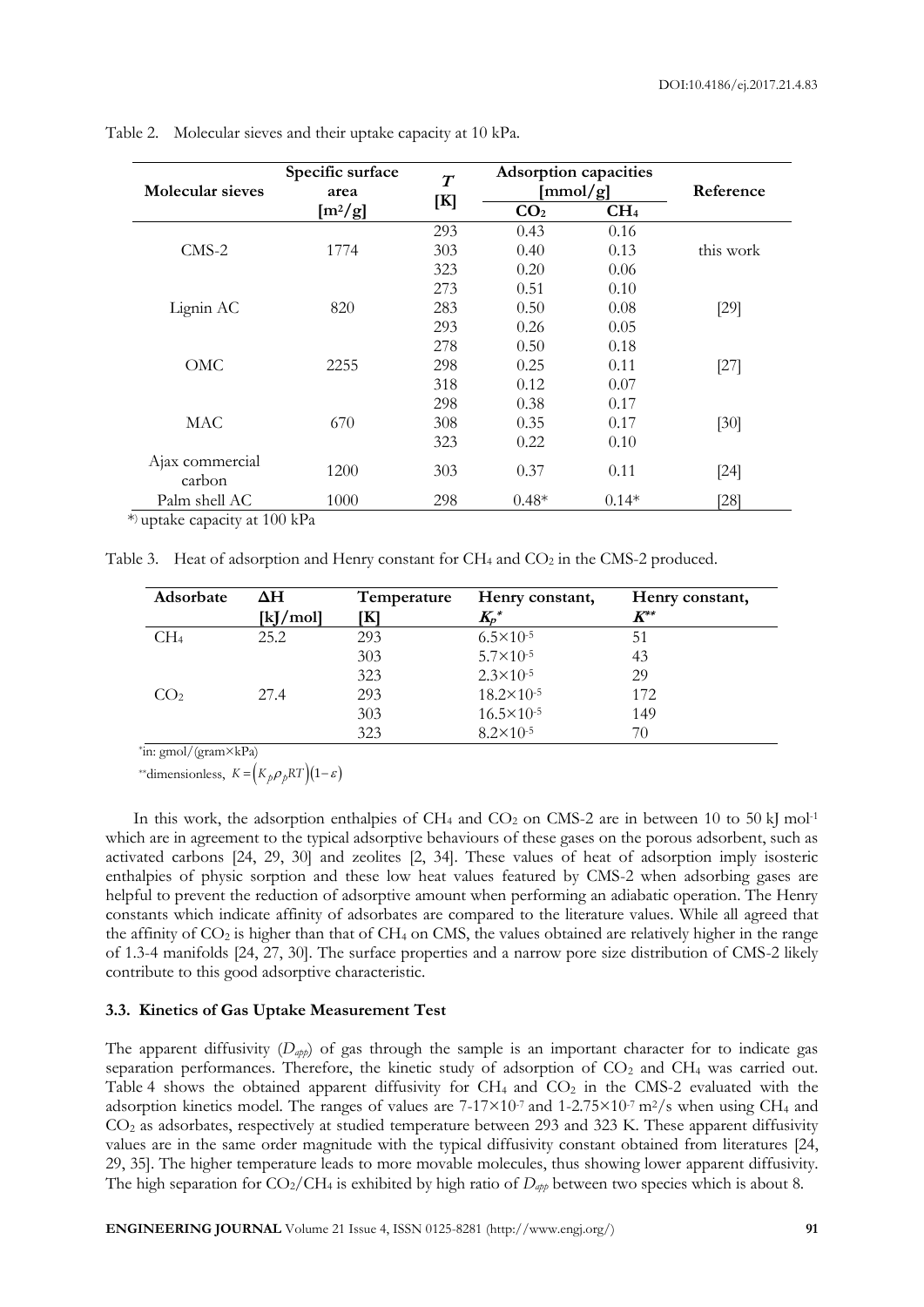| Adsorbate       | Molecule<br>length<br>[nm] | Molecule<br>width<br>[nm] | Kinetic<br>diameter<br>$\lceil nm \rceil$ | Lennard-<br>Jones force<br>constant | Temperature<br>for kinetic test<br>ſЮ | Resulting<br>$\bm{D}_{app}$<br>$\left[\frac{m^2}{s}\right]$ |
|-----------------|----------------------------|---------------------------|-------------------------------------------|-------------------------------------|---------------------------------------|-------------------------------------------------------------|
| CH <sub>4</sub> | $\overline{\phantom{a}}$   | 0.42                      | 0.38                                      | 137                                 | 293                                   | $7.5 \times 10^{-7}$                                        |
|                 |                            |                           |                                           |                                     | 303                                   | $9.2 \times 10^{-7}$                                        |
|                 |                            |                           |                                           |                                     | 323                                   | $16.3 \times 10^{-7}$                                       |
| CO <sub>2</sub> | 0.51                       | 0.37                      | 0.33                                      | 190                                 | 293                                   | $1.25 \times 10^{-7}$                                       |
|                 |                            |                           |                                           |                                     | 303                                   | $1.58 \times 10^{-7}$                                       |
|                 |                            |                           |                                           |                                     | 323                                   | $2.75 \times 10^{-7}$                                       |

Table 4. Adsorbate properties [36-38] and the resulting apparent diffusivity  $(D_{\alpha p\rho})$  of CH<sub>4</sub> and CO<sub>2</sub> in the CMS produced.

The molecular sieving characters of carbon material are dictated by many factors such as the pore structure of adsorbent, kinetic diameter of adsorbate, affinity of adsorbate toward carbon surface and molecular interaction of adsorbate. It is known that pore size distribution with high portion below ultramicropore range (<0.7 nm) like featured by CMS-2 is essential to introduce good molecular sieving characters [4]. Furthermore, location and number of pore mouth (pore constriction) also plays important roles, although these parameters are difficult to be quantitatively determined. The next aspect is the kinetic diameter which is close to the molecular sieving dimension of gas, thus sensitively measuring ability of gas to move in highly restrictive environments.  $CO_2$  features smaller kinetic diameter (0.33 nm) than  $CH_4$  (0.38 nm) as shown in Table 4, but due to the shape of molecules (dimension of gases given in the table), the sphere shape of methane make this molecule more mobile than  $CO<sub>2</sub>$  molecule (a linear shape). Furthermore, due to featuring relatively high polarity,  $CO<sub>2</sub>$  shows higher affinity on carbon surface and higher interaction between molecules (see Lennard-Jones constant in Table 4) [38]. Consequently, the mobility of adsorbed molecules of carbon dioxide is slower, but this molecule is more likely to be adsorbed on the carbon surface. Considering all aspects makes it obvious why there is the high difference of diffusivities of  $CO<sub>2</sub>$  and  $CH<sub>4</sub>$  in CMS-2, inducing to high separation for these two gases.

### **4. Conclusions**

The feasibility of preparing effective sieving properties of CMS for  $CO<sub>2</sub>/CH<sub>4</sub>$  separation has been examined. In this method, CMSs were prepared by controlled pyrolysis of phenol formaldehyde *p*-tert-butyl phenol polymeric resin as a precursor. In the synthesis of the precursor, *para*-tert-butyl phenol was used in combination with phenol in order to obtain thermally stable precursor. At high carbonization temperature, the porous carbon prepared by PFTBP (phenol formaldehyde *para*-tert-butyl phenol) polymer exhibited higher surface area than that of conventional phenol formaldehyde polymer. The indication shows that when the thermally stable polymeric precursor is exposed to high temperature during carbonization process only hydrogen and oxygen are removed by pyrolytic decomposition and left behind a rigid polymer network formed microporous carbon with fine pores. We demonstrated that the resulting carbon exhibits molecular sieving character with kinetic selectivity (*D*<sub>CO2</sub>/*D*<sub>CH4</sub>) as high as 8. Therefore, the material is promising as carbon molecular sieve.

# **References**

- [1] N. Alvarez-Gutierrez, S. Garcia, M. V. Gil, F. Rubiera, and C. Pevida, "Dynamic performance of biomass-based carbons for CO2/CH<sup>4</sup> separation. Approximation to a Pressure swing adsorption process for biogas upgrading," *Energy Fuels,* vol. 30, pp. 5005-5015, June 2016.
- [2] S. Cavenati, C. A. Grande, and A. E. Rodrigues, "Adsorption equilibrium of methane, carbon dioxide, and nitrogen on zeolite 13x at high pressures," *Journal of chemical engineering data,* vol. 49, pp. 1095-1101, May 2004.
- [3] W. Conway, X. G. Wang, D. Fernandes, R. Burns, G. Lawrance, G. Puxty, and M. Maeder, "Toward the understanding of chemical absorption processes for post-combustion capture of carbon dioxide: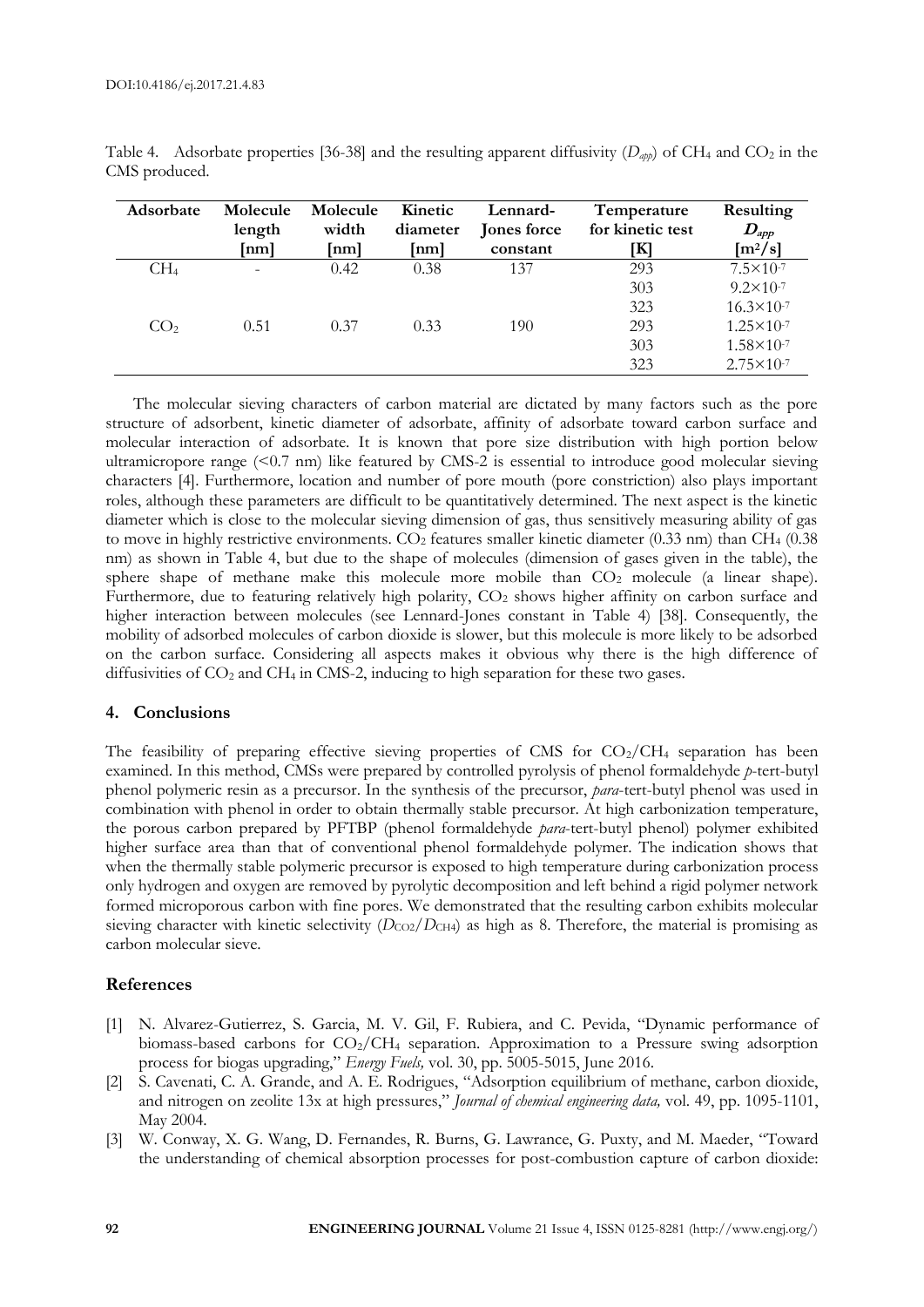electronic and steric considerations from the kinetics of reactions of  $CO<sub>2</sub>(aq)$  with sterically hindered amines," *Environmental Science & Technology,* vol. 47, pp. 1163-1169, Jan. 2013.

- [4] A. Silvestre-Albero, S. Rico-Francés, F. Rodríguez-Reinoso, A. M. Kern, M. Klumpp, B. J. M. Etzold, and J. Silvestre-Albero, "High selectivity of TiC-CDC for CO<sub>2</sub>/N<sub>2</sub> separation," *Carbon*, vol. 59, pp. 221-228, Jan. 2013.
- [5] C. R. Reid and K. M. Thomas, "Adsorption of gases on a carbon molecular sieve used for air separation: Linear adsorptives as probes for kinetic selectivity," *Langmuir,* vol. 15, pp. 3206-3218, Apr. 1999.
- [6] E. N. Hoffman, G. Yushin, B. G. Wendler, M. W. Barsoum, and Y. Gogotsi, "Carbide-derived carbon membrane," *Mater. Chem. Phys.,* vol. 112, pp. 587-591, Dec. 2008.
- [7] A. D. Wiheeb, Z. Helwani, J. Kim, and M. R. Othman, "Pressure swing adsorption technologies for carbon dioxide capture," *Sep. Purif. Rev.,* vol. 45, pp. 108-121, Aug. 2015.
- [8] P. Krawiec, E. Kockrick, L. Borchardt, D. Geiger, A. Corma, and S. Kaskel, "Ordered mesoporous carbide derived carbons: Novel materials for catalysis and adsorption," *J. Phys. Chem. C,* vol. 113, pp. 7755-7761, May 2009.
- [9] A. Y. Lo, C. T. Hung, N. Y. Yu, C. T. Kuo, and S. B. Liu, "Syntheses of carbon porous materials with varied pore sizes and their performances as catalyst supports during methanol oxidation reaction," *Appl Energ,* vol. 100, pp. 66-74, Dec. 2012.
- [10] J. Glasel, J. Y. Diao, Z. B. Feng, M. Hilgart, T. Wolker, D. S. Su, and B. J. M. Etzold, "Mesoporous and graphitic carbide-derived carbons as selective and stable catalysts for the dehydrogenation reaction," *Chem. Mater.,* vol. 27, pp. 5719-5725, Aug. 2015.
- [11] E. Antolini, "Carbon supports for low-temperature fuel cell catalysts," *Appl. Catal., B,* vol. 88, pp. 1- 24, Oct. 2009.
- [12] B. Hasse, J. Glasel, A. M. Kern, D. Y. Murzin, and B. J. M. Etzold, "Preparation of carbide-derived carbon supported platinum catalysts," *Catal. Today,* vol. 249, pp. 30-37, July 2015.
- [13] J. Rodrlguez-Mirasol, T. Cordero, and J. J. Rodriguez, "Activated carbons from CO<sup>2</sup> partial gasification of eucalyptus kraft lignin," *Energy Fuels,* pp. 133-138, Mar. 1993.
- [14] F. Zhang, H. Ma, J. Chen, G. D. Li, Y. Zhang, and J. S. Chen, "Preparation and gas storage of high surface area microporous carbon derived from biomass source cornstalks," *Bioresour. Technol.,* vol. 99, pp. 4803-4808, July 2008.
- [15] J. Alcaniz-Monge, J. P. Marco-Lozar, and D. Lozano-Castello, "Monolithic carbon molecular sieves from activated bituminous coal impregnated with a slurry of coal tar pitch," *Fuel Process. Technol.,* vol. 95, pp. 67-72, Mar. 2012.
- [16] C. Tangsathitkulchai, S. Junpirom, and J. Katesa, "Comparison of kinetic models for CO<sup>2</sup> Gasification of coconut-shell chars: Carbonization Temperature effects on char reactivity and porous properties of produced activated carbons," *Engineering Journal,* vol. 17, pp. 13-27, 2013.
- [17] N. P. Wickramaratne and M. Jaroniec, "Phenolic resin-based carbons with ultra-large mesopores prepared in the presence of poly(ethylene oxide)-poly(butylene oxide)-poly(ethylene oxide) triblock copolymer and trimethyl benzene," *Carbon,* vol. 51, pp. 45-51, Jan. 2013.
- [18] K. Nakagawa, S. R. Mukai, K. Tamura, and H. Tamon, "Mesoporous activated carbons from phenolic resins," *Chemical Engineering Research & Design,* vol. 85, pp. 1331-1337, Sep. 2007.
- [19] G. C. Laredo, E. Meneses, J. Castillo, J. O. Marroquin, and F. Jimeenez-Cruz, "Adsorption equilibrium and kinetics of branched octane isomers on a polyvinylidene chloride-based carbon molecular sieve," *Energy Fuels,* vol. 22, pp. 2641-2648, Aug. 2008.
- [20] X. Ning and W. J. Koros, "Carbon molecular sieve membranes derived from matrimid (R) polyimide for nitrogen/methane separation," *Carbon,* vol. 66, pp. 511-522, Jan. 2014.
- [21] I. Prasetyo, Rochmadi, T. Ariyanto, and R. Yunanto, "Simple method to produce nanoporous carbon for various applications by pyrolysis of specially synthesized phenolic resin," *Ind. J. Chem,* vol. 13, pp. 95-100, Jan. 2013.
- [22] K. Lenghaus, G. G. H. Qiao, D. H. Solomon, C. Gomez, F. Rodriguez-Reinoso, and A. Sepulveda-Escribano, "Controlling carbon microporosity: the structure of carbons obtained from different phenolic resin precursors," *Carbon,* vol. 40, pp. 743-749, June 2002.
- [23] T. Zhang, W. P. Walawender, and L. T. Fan, "Preparation of carbon molecular sieves by carbon deposition from methane," *Bioresour. Technol.,* vol. 96, pp. 1929-35, Nov. 2005.
- [24] I. Prasetyo and D. D. Do, "Adsorption rate of methane and carbon dioxide on activated carbon by the semi-batch constant molar flow rate method," *Chem. Eng. Sci.,* vol. 53, pp. 3459-3467, Oct. 1998.

**ENGINEERING JOURNAL** Volume 21 Issue 4, ISSN 0125-8281 (http://www.engj.org/) **93**